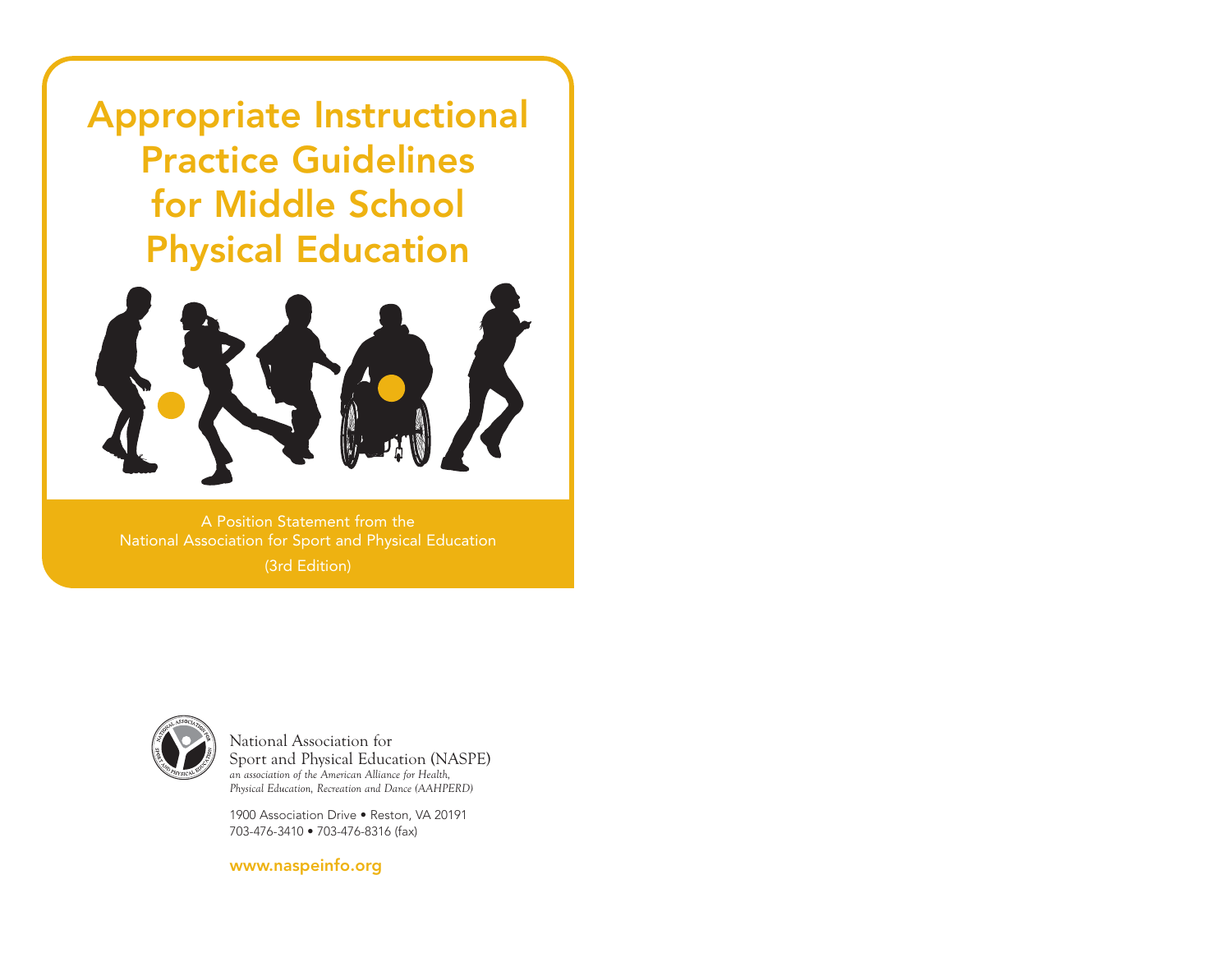## Preface

The National Association for Sport and Physical Education (NASPE) has provided leadership to the field of physical education for more than 100 years. A central aspect of this leadership is the development of standards and guidelines for quality physical education programs. This document, Appropriate Instructional Practice Guidelines for Middle School Physical Education, is in its third edition. Since the first edition was published in 1995, this document has been reviewed by hundreds of physical educators. Thousands more have used it to ensure that they are implementing programs that are both developmentally and instructionally appropriate for students.

This document represents expert consensus about important appropriate and inappropriate practices observed frequently in middle school physical education. It is beyond this document's scope, however, to describe all of the appropriate and exemplary practices that might occur in a high-quality middle school physical education program.

Related documents that NASPE has published include Opportunity to Learn Standards for Middle School Physical Education and What Constitutes a Highly Qualified Physical Education Teacher? The NASPE Stars Program, designed to identify and recognize excellence in K-12 physical education, also identifies and describes many of the practices and characteristics of high-quality middle school physical education programs.



# The Goal Is Quality Physical Education Programs

The outcome of a developmentally and instructionally appropriate physical education program is an individual who has the knowledge, skills and confidence to become and remain physically active for a lifetime. Along with leading medical and child-development specialists, NASPE recommends a minimum of 60 minutes of quality physical education for all students daily.

High-quality physical education is both developmentally and instructionally relevant for all students, not only highly skilled or physically fit ones. Appropriate instructional practices in physical education are those that recognize students' development and changing movement abilities, as well as their individual differences. Students' past motor skill, sport, cognitive and social experiences also are considered in lesson and program design and delivery. Individual characteristics such as physical maturation and fitness, skill levels and age are reflected in designing lessons and selecting instructional strategies. Appropriate instruction in physical education incorporates the best-known practices, derived from both research and teaching experiences, into a pattern of instruction that maximizes opportunities for learning and success for all students. High-quality lessons and programs are designed to reflect the goals of national, state and/or local standards for physical education. Teachers regularly assess student progress and adjust lessons and progressions accordingly.

NASPE defines a physically educated person as someone who:

- 1. Demonstrates competency in motor skills and movement patterns needed to perform a variety of physical activities.
- 2. Demonstrates understanding of movement concepts, principles, strategies and tactics as they apply to learning and performing physical activities.
- 3. Participates regularly in physical activity.
- Achieves and maintains a health-enhancing level of physical fitness.
- 5. Exhibits responsible personal and social behavior that respects self and others in physical activity settings.
- 6. Values physical activity for health, enjoyment, challenge, selfexpression and/or social interaction.

For our students to achieve in each of those areas, the general public, parents/guardians, teachers, administrators and legislators must understand and support these important standards. Providing students with an "opportunity to learn" and having qualified teachers implement appropriate instructional practices can lead to a positive education experience, as well as ensuring that the standards are met. The ultimate goal is for all students to live a healthy, physically active lifestyle.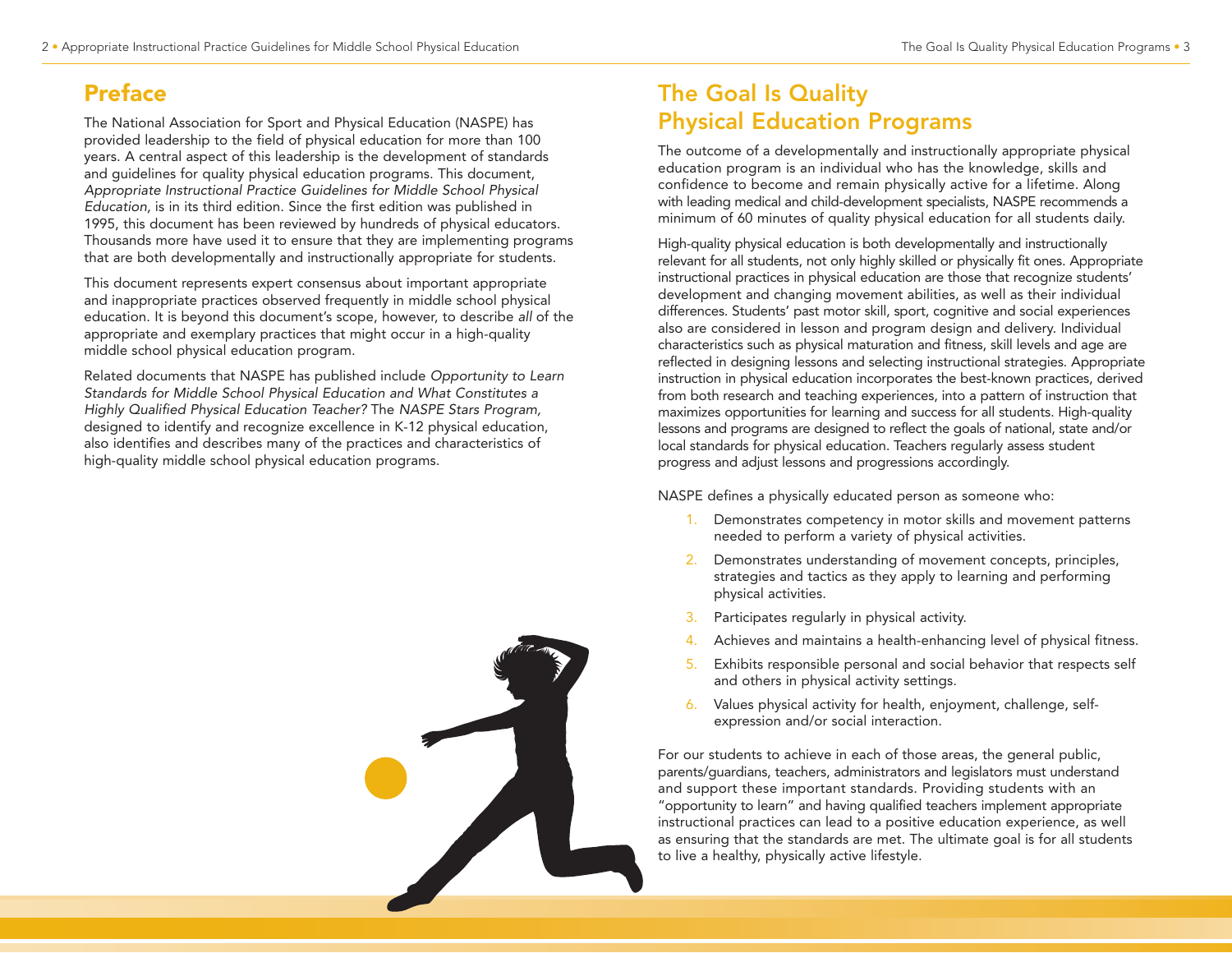## Premises of Middle School Physical Education Programs

Five major premises guide one's thinking about, planning for and evaluating physical education programs in any discussion of physical education for middle school students.

1. The ultimate purpose of any physical education program is to help all students gain the skills and knowledge to be physically active for a lifetime.

Physical education is a component of the curriculum that is designed to educate all students, from the physically and/or mentally gifted to the physically and/or mentally challenged. A developmentally and instructionally appropriate physical education program promotes a physically active lifestyle. It accommodates a variety of individual differences, such as cultural identity; previous movement experiences; fitness and skill levels; and intellectual, physical and social/emotional maturity. Appropriate instruction in physical education incorporates best practices derived from both research and experience for teaching in ways that facilitate success for all students. Providing a safe and inclusive learning environment allows all students to experience positive, challenging and enjoyable physical activities while learning skills and developing an understanding of the benefits and importance of physical activity. In conjunction with these activity experiences, students develop a positive self-image and social skills that will provide personal competence in work and leisure situations.

#### 2. Physical educators design physical activity experiences that are appropriate for the developmental level of the students.

Physical educators plan content that will allow students to experience progressive levels of achievement toward standards. Not only will students achieve competence in a variety of movement activities, but they also will understand the conceptual basis and principles that contribute to effective movement and fitness.

By the end of the required curriculum, students should fully recognize and understand the significance of physical activity in maintaining a healthy lifestyle. They also should have developed the skills, knowledge, interest and desire to participate in meaningful activity for a lifetime. Physical educators will design activity experiences that develop personal and social behaviors consistent with responsible behavior in sport and in society. That

includes an understanding of conflict resolution, the importance of rules and ethical behavior, and the positive social interaction required in physical activity settings.

Physical educators will make cross-curricular connections with science, math, history, culture and games, sports and dance to expand students' understanding and appreciation of the universality of physical education. Physical educators also will integrate other subjects when appropriate, ever mindful of the need to address the core physical education curriculum. Also, they will encourage their colleagues to integrate physical education and physical activity into their curricular areas.

#### 3. Physical education is a unique and important component of the total school program.

Physical education focuses on physical development, while also integrating the emotional, social and intellectual components that develop the whole student. The program prepares the student to safely meet the physical demands of daily life, to use activity for health benefits for a lifetime and to enjoy physical activity during leisure time.

As an integral part of the total school, physical education provides a necessary venue for movement during the school day. Movement facilitates cognition and has a positive effect on the neurotransmitters that affect mood. That combined effect on memory and mood supports learning in all areas.

#### 4. Physical activity and physical education are not the same.

Physical education is one of the curricular components within the school that focuses on students' learning about physical activity while gaining motor skills, conceptual knowledge of the science that supports those skills, skill-related fitness and health-related fitness. Physical education focuses on the whole student, including cognitive and affective, as well as psychomotor, aspects.

Physical educators know the national standards in physical education, as well as state and local standards, and teach toward those standards.

The instructional program helps develop the fundamental skills needed to be physically active. Physical activity is the content and product of the physical education program; it supports many important related content areas. The goal of the middle school physical education program is participation in health-enhancing physical activity for a lifetime.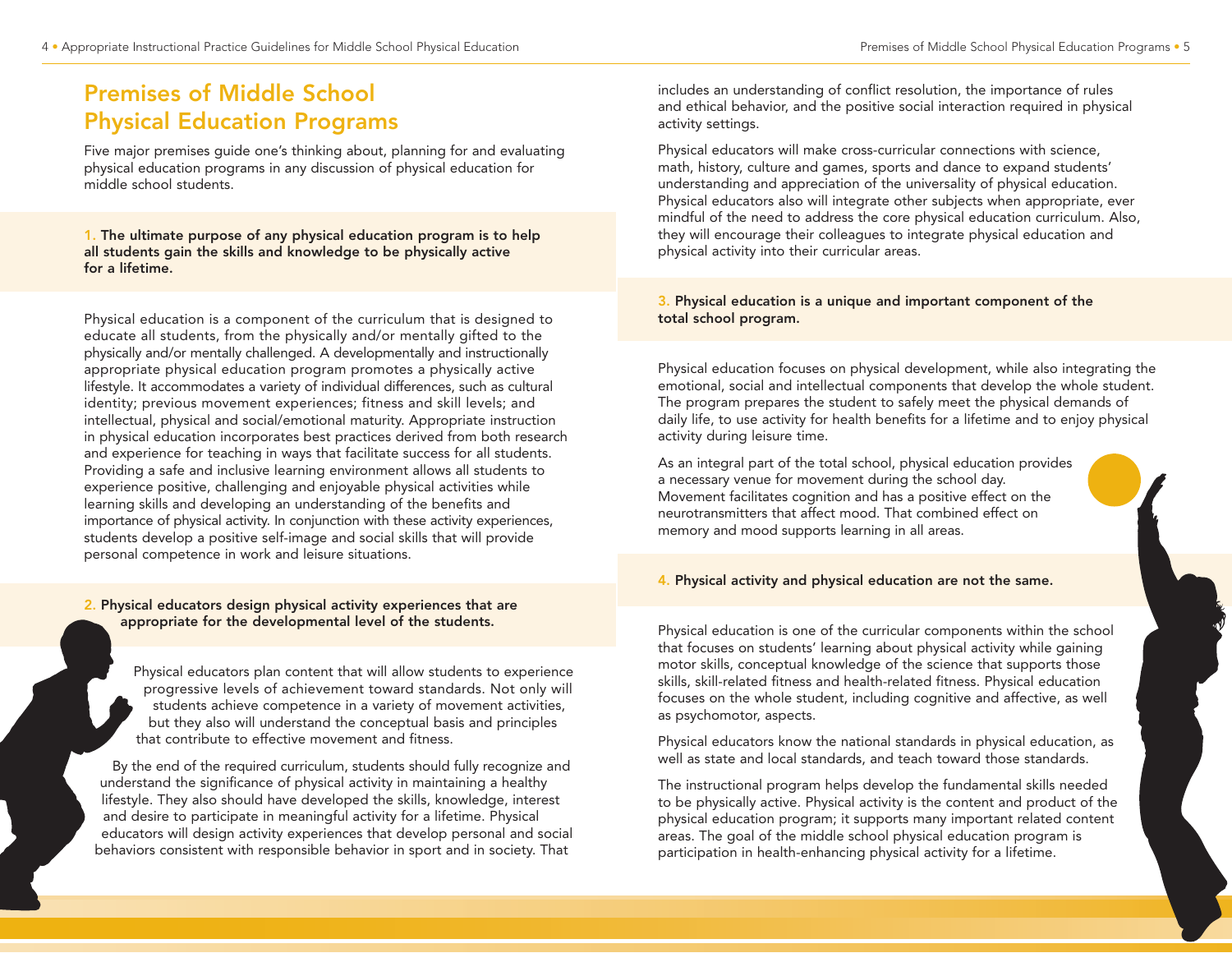Students are exposed to a wide variety of activities during their middle school years. Physical education programs should provide a significant amount of time for all students to participate actively. Physical education promotes physical activity outside the class setting as an extension of the curricular program and as an indicator of choosing a healthy, satisfying lifestyle.

#### 5. The program goals for intramurals and athletic programs are different from physical education program goals.

The skills and knowledge gained in an effective physical education program prepare students to participate in a variety of extracurricular activities, including intramural and athletic programs. Intramural programs provide opportunities for students to be physically active and apply physical education learning outside of the curricular program. They also provide students with opportunities to participate in competitive situations without being subject to the selection process. Middle school athletics is another outlet focused on serving more highly skilled and motivated students on a selective basis.

High-quality physical education programs provide lifelong learning concepts and skills — including the health-related components of fitness and goalsetting — that are not addressed in interscholastic competition. Athletics and physical education are equally important in the middle school experience. Both are important and valuable in students' total education, and they should be encouraged for students seeking the physical and mental demands of higher-level competition. They are not, however, a substitute for physical education.

> Physical education promotes physical activity outside the class setting as an extension of the curricular program and as an indicator of choosing a healthy, satisfying lifestyle.

## Intended Audience and Purpose

This document is written for parents/guardians, school administrators and policymakers, as well as teachers who are responsible for students' physical education. It offers specific guidelines for recognizing and implementing developmentally appropriate physical education. It avoids jargon and uses an easy-to-follow format that briefly describes practices that are in the best interests of students (appropriate) and those that are counterproductive or even harmful (inappropriate). Teachers can use it to check the quality of their work. It provides school administrators and parents/guardians a guide for what should be happening in the school, and provides policymakers with a sense of the support necessary for quality physical education to occur. While the components identified in this document are not all-inclusive, they do represent important characteristics of appropriate physical education programs for students.

## Introduction to the Document

This document organizes teacher practices into five separate sections:

1. Learning Environment, which includes the following subsections:

- Establishing the Learning Environment
- Exercise as Punishment
- Safety
- **Diversity**
- Equity
- **Inclusion**
- Competition and Cooperation

2. Instructional Strategies, which include:

- **Expectations for Student Learning**
- Class Organization
- Class Design
- Learning Time
- Maximizing Participation
- Teaching/Learning Styles
- Teacher Enthusiasm
- Success Rate
- Teacher Feedback
- Using Technology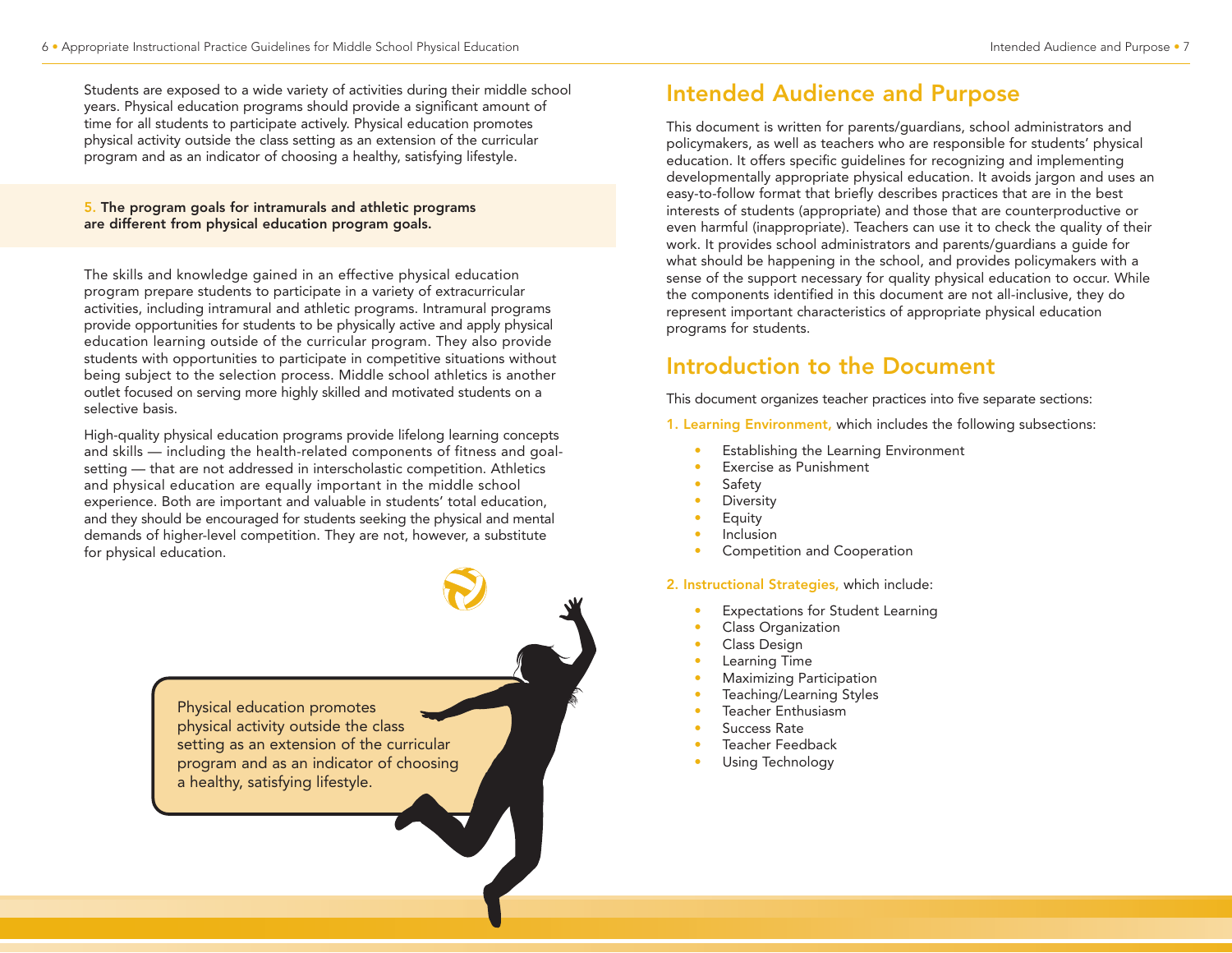#### 3. Curriculum, which includes:

- Productive Motor Skill Learning Experiences
- Concept Knowledge
- Regular Participation
- Developing Health-Related Fitness
- Self-Responsibility and Social Skills
- Valuing Physical Activity
- Interdisciplinary Instruction
- Special Events

4. Assessment, which includes:

- Assessment Use
- Variety of Assessments
- Fitness Testing
- Testing Procedures
- Reporting Student Progress
- Grading
- Program Assessment

#### 5. Professionalism, which includes:

- Professional Growth
- Professional Learning Community
- Advocacy.

The practices mentioned are not meant to be an exhaustive list. These are basic instructional practices. Many additional practices that are not enumerated here could be included in an excellent program. The list does, however, include practices observed recently in gymnasiums, pools and fields across the United States.

## TEACHING FOR SUCCESS IN MIDDLE SCHOOL PHYSICAL EDUCATION

## 1.0 LEARNING ENVIRONMENT

#### 1.1 Establishing the Learning Environment

| Appropriate Practice                                                                                                                                                                                                                                                       | Inappropriate Practice                                                                                                                                                                                                                      |
|----------------------------------------------------------------------------------------------------------------------------------------------------------------------------------------------------------------------------------------------------------------------------|---------------------------------------------------------------------------------------------------------------------------------------------------------------------------------------------------------------------------------------------|
| <b>1.1.1</b> The physical educator systematically<br>plans for, develops and maintains a<br>positive learning environment that allows<br>students to feel safe (physically and<br>emotionally), supported and unafraid<br>to make mistakes.                                | <b>1.1.1</b> The physical educator does not<br>establish a positive, supportive and safe<br>learning environment. As a result, some<br>students feel embarrassed, humiliated<br>and generally uncomfortable in physical<br>education class. |
| <b>1.1.2</b> The environment is supportive of all<br>students and promotes the development<br>of a positive self-concept. Students are<br>allowed to try, to fail and to try again,<br>free of criticism or harassment from the<br>teacher or other students.              | 1.1.2 Only highly skilled or physically fit<br>students are viewed as successful<br>learners. Teachers and peers overlook<br>and/or ignore students who are not<br>highly skilled or physically fit.                                        |
| 1.1.3 Programs are designed to guide<br>students to take responsibility for their<br>own behavior and learning. Emphasis is on<br>intrinsic, rather than extrinsic, incentives.                                                                                            | <b>1.1.3</b> Students behave appropriately<br>because they are fearful of receiving a<br>poor grade or other "punishment" if<br>they don't follow the teacher's rules.                                                                      |
| <b>1.1.4</b> Fair and consistent rules and<br>teaching practices encourage student<br>responsibility for positive behavior.<br>Students are included in the process of<br>developing class rules/agreements.                                                               | 1.1.4 The rules are unclear and may vary<br>from day to day.                                                                                                                                                                                |
| 1.1.5 Bullying and inappropriate student<br>remarks and behaviors are dealt with<br>immediately and firmly.                                                                                                                                                                | <b>1.1.5</b> Verbal or nonverbal behavior that<br>is hurtful to other students is overlooked<br>and ignored.                                                                                                                                |
| <b>1.2 Exercise as Punishment</b>                                                                                                                                                                                                                                          |                                                                                                                                                                                                                                             |
| Appropriate Practice                                                                                                                                                                                                                                                       | Inappropriate Practice                                                                                                                                                                                                                      |
| <b>1.2.1</b> Teachers promote exercise for its<br>contribution to a healthy lifestyle. Students<br>are encouraged to participate in physical<br>activity and exercise outside of the<br>physical education setting for enjoyment,<br>skill development and health reasons. | 1.2.1 Teachers use activities/exercises<br>(e.g., running laps, performing pushups)<br>to punish misbehavior.                                                                                                                               |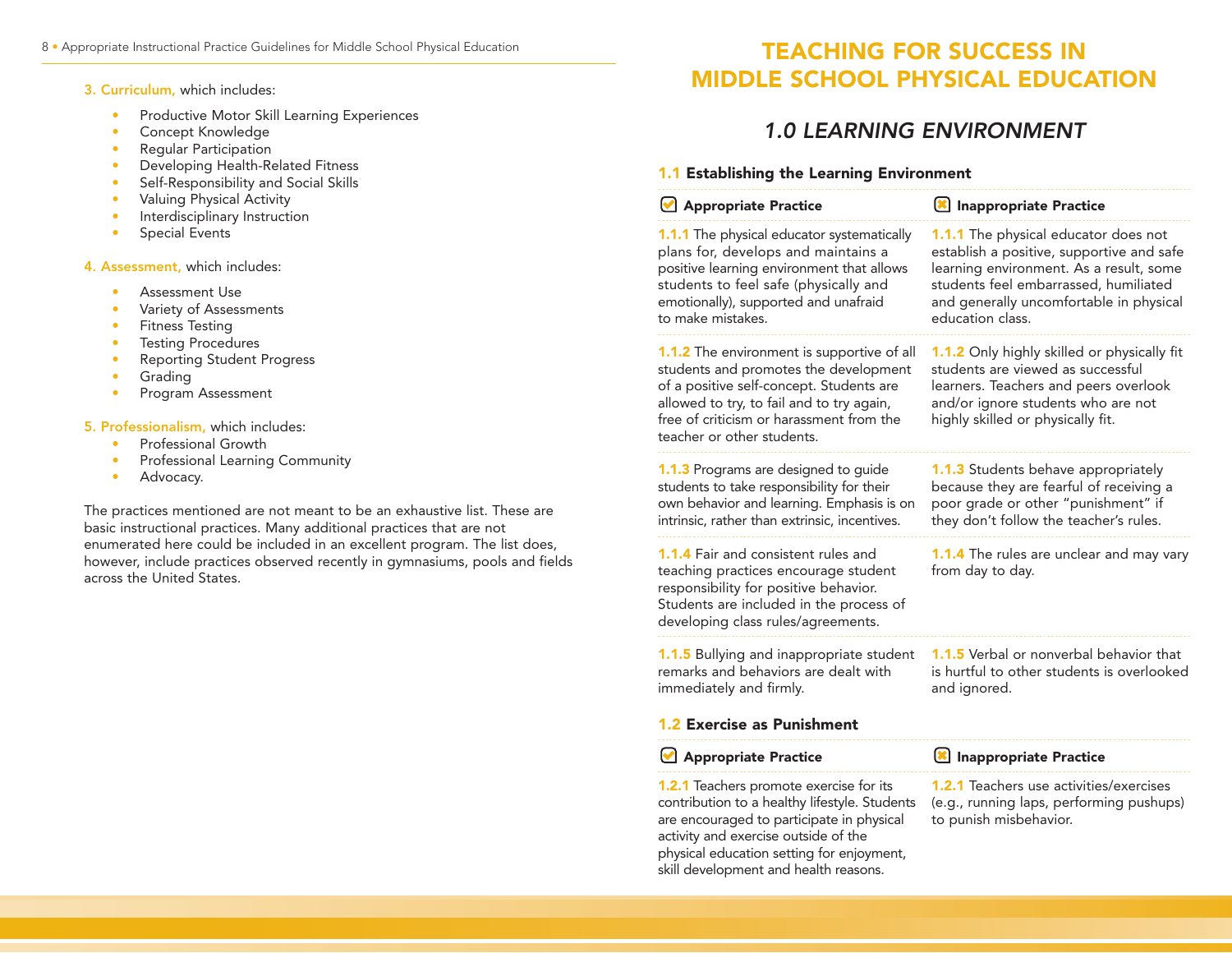#### 1.3 Safety

| <b>Appropriate Practice</b>                                                                                                                                              | <b>Inappropriate Practice</b>                                                                                                                                                                                                                                                                                                 |
|--------------------------------------------------------------------------------------------------------------------------------------------------------------------------|-------------------------------------------------------------------------------------------------------------------------------------------------------------------------------------------------------------------------------------------------------------------------------------------------------------------------------|
| <b>1.3.1</b> Teachers make every effort<br>possible to create a safe learning<br>environment for students (e.g.,<br>emergency action plans are posted and<br>practiced). | 1.3.1 Teachers allow or ignore unsafe<br>practices (e.g., pushing, shoving, or<br>tackling students in ball games) that<br>occur in their classes. Students are<br>permitted to ignore the safety of others<br>in the class or use equipment unsafely<br>(e.g., swinging bats or golf clubs in close<br>proximity to others). |
| <b>1.3.2</b> Activities are selected carefully to<br>ensure that they match students' ability<br>levels and are safe for all students,<br>regardless of ability level.   | 1.3.2 Human-target games (dodge ball)<br>and/or drills that allow aggressive<br>behavior toward other students are<br>permitted.                                                                                                                                                                                              |
| <b>1.3.3</b> Teachers maintain up-to-date first<br>aid, AED and CPR certifications.                                                                                      | <b>1.3.3</b> Teachers don't maintain up-to-<br>date first aid, AED and CPR<br>certifications.                                                                                                                                                                                                                                 |
| <b>1.3.4</b> Facilities and equipment are<br>maintained and inspected regularly for<br>safety hazards.                                                                   | <b>1.3.4</b> No regular facility safety<br>inspections occur. Dangerous or<br>outdated equipment is used.                                                                                                                                                                                                                     |
| <b>1.3.5</b> Teachers ensure students' safety<br>by monitoring class closely.                                                                                            | <b>1.3.5</b> Teachers routinely leave classes<br>unsupervised to perform other tasks<br>(e.g., cut grass, watch game tapes, talk<br>on the phone).                                                                                                                                                                            |

#### 1.4 Diversity

#### **Appropriate Practice**

1.4.1 Teachers create an environment that is inclusive and supportive of all students, regardless of race, ethnic origin, gender, sexual orientation, religion or physical ability. Such differences are acknowledged, appreciated and respected.

1.4.2 Teachers intentionally select activities that represent a culturally diverse environment (e.g., dances and games from throughout the world).

#### **X** Inappropriate Practice

1.4.1 The physical education environment supports highly skilled students more fully than students with less skill development (e.g., posters on display are predominantly of male professional athletes from the "major" sports).

1.4.2 Teachers teach American team sports — football, basketball, softball, etc. — exclusively.

#### 1.5 Equity

## All students have equal opportunities to participate and interact with the teacher (e.g., leadership, playing "skilled" positions, teacher feedback). All students, regardless of developmental level and ability, are challenged at an appropriate level. **Appropriate Practice** 1.5.1 All students (boys and girls, high- and low-skilled) have equal opportunities to participate and interact with the teacher (e.g., leadership, playing "skilled" positions, teacher feedback). All students, regardless of developmental level and ability, are challenged at an appropriate level. 1.5.2 All students are encouraged, supported and socialized toward successful achievement in all content taught in physical education (e.g., dance is for everyone). 1.5.3 Teachers use gender-neutral language (e.g., "students," "personto-person defense"). **X** Inappropriate Practice **1.5.1** Highly skilled students are allowed to dominate activities (e.g., athletes are always picked as team/squad leaders or are permitted to go first in team games or play the dominant positions). **1.5.2** Activities are identified as more appropriate for girls or boys (e.g., dance is for girls, football is for boys). **1.5.3** Teachers continually refer to students as "you guys."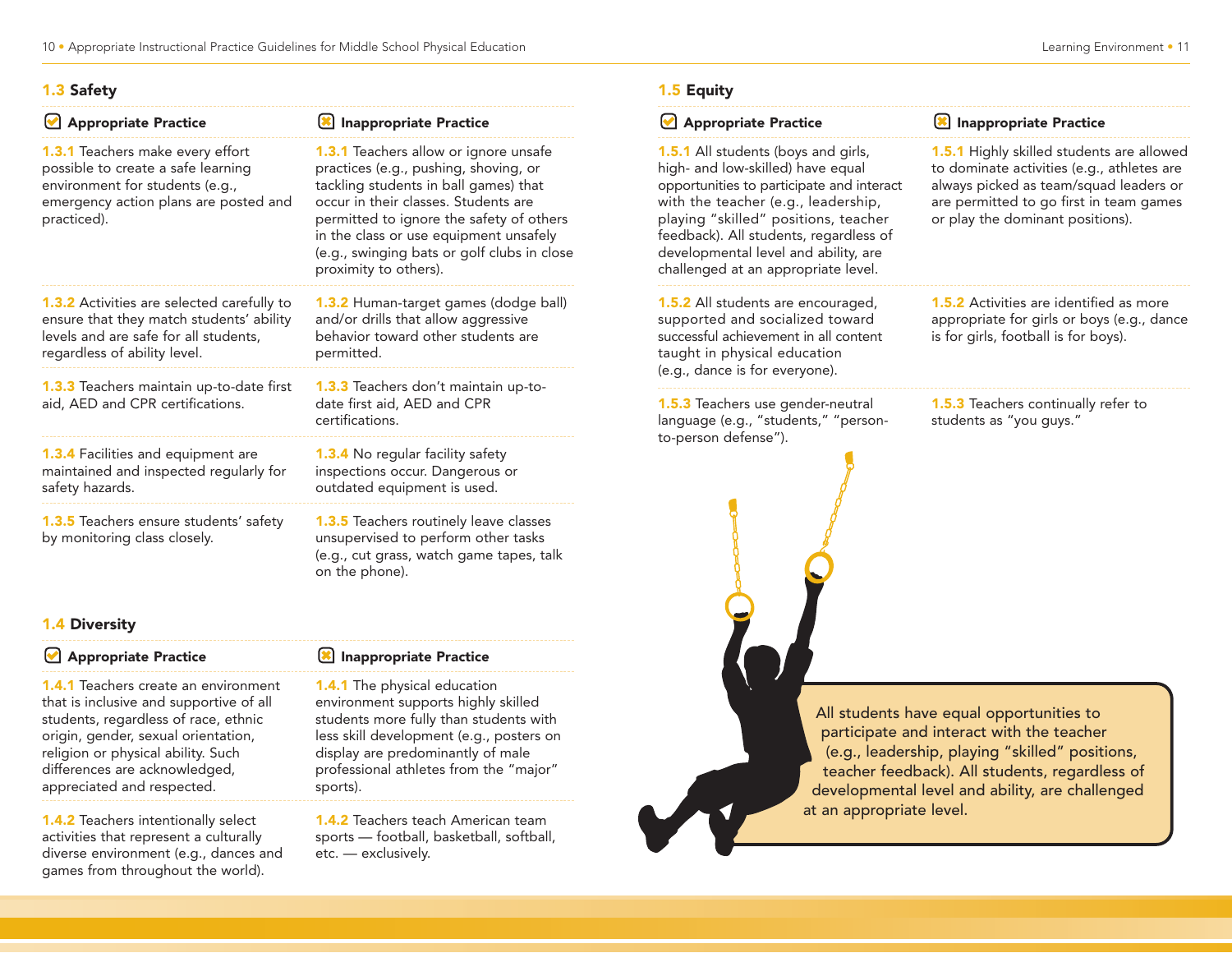#### 1.6 Inclusion

#### **Appropriate Practice**

**8** Inappropriate Practice

1.6.1 Teachers implement the special education process for students with disabilities as outlined in students' individualized education programs.

1.6.2 Lessons/activities are adapted for students at all fitness levels (e.g., distance and pace runs are made more appropriate). Students are encouraged to complete appropriate levels of activity for their own improvement.

#### **1.6.1** Students with disabilities sit out, keep score or become spectators.

1.6.2 No adaptations are made for overweight students and/or they are marginalized as someone who "can't do it" (e.g., overweight students are required to run the same distance at the same pace as fit students; all students are required to perform identical numbers of situps and pushups).

1.6.3 Teachers provide appropriate experiences for students with temporary medical limitations (e.g., a student with a broken arm can ride an exercise bike).

#### **1.6.3** Students with temporary medical conditions sit out and/or keep score.

#### 1.7 Competition and Cooperation

| Appropriate Practice                                                                                                                                                                                                               | Inappropriate Practice                                                                                                                                                                                                                           |
|------------------------------------------------------------------------------------------------------------------------------------------------------------------------------------------------------------------------------------|--------------------------------------------------------------------------------------------------------------------------------------------------------------------------------------------------------------------------------------------------|
| 1.7.1 Teachers develop learning<br>experiences (e.g., using the sport<br>education model in which students can<br>referee, keep score, etc.) that help<br>students understand the nature of and<br>different kinds of competition. | 1.7.1 Students are required to<br>participate in activities (e.g., relay races,<br>elimination tag) that identify them<br>publicly as winners or losers.                                                                                         |
| <b>1.7.2</b> Teachers create a mastery-learning<br>environment that encourages students<br>to compete against previous personal<br>performance.                                                                                    | <b>1.7.2</b> Teachers focus on producing full-<br>scale competition, and limit skill<br>instruction (e.g., playing 11 v. 11 soccer<br>instead of modifying the game to 3 v. 3)<br>The focus is on activities that produce<br>winners and losers. |
| <b>1.7.3</b> Students are guided to                                                                                                                                                                                                | <b>1.7.3</b> Students are made to feel that                                                                                                                                                                                                      |

1.7.3 Students are guided to understand that some prefer competitive situations, while others don't; and either preference is acceptable.

nade to feel that something is wrong with them if they don't enjoy competition.

## 2.0 INSTRUCTIONAL STRATEGIES

#### 2.1 Expectations for Student Learning

#### **Appropriate Practice**

2.1.1 Clear goals and objectives for student learning and performance are communicated to students, parents/guardians and administrators. Students are held accountable for those expectations through various strategies (e.g., goal setting, teacher monitoring, assessment and evaluation).

#### **IM** Inappropriate Practice

2.1.1 Teachers set no expectations for movement, fitness or cognitive and affective learning (e.g., teachers use the "busy, happy and good" rule, with no emphasis on learning and improvement).

#### 2.2 Class Organization

## **Appropriate Practice**

2.2.1 Teachers form pairs, groups and teams in ways that preserve every student's dignity and self-respect (e.g., randomly, by fitness or skill level or by a class system such as birthdays, squads, colors or numbers).

## Inappropriate Practice

2.2.1 Teachers inadvertently promote exclusion by allowing student captains to pick teams or by arbitrarily separating teams by gender or skill level (e.g., "popular" or highly skilled students are chosen first and cliques are evident).

### 2.3 Class Design

| Appropriate Practice                                                                                                                                                                                                                                                                   | Inappropriate Practice                                                                                                                                           |
|----------------------------------------------------------------------------------------------------------------------------------------------------------------------------------------------------------------------------------------------------------------------------------------|------------------------------------------------------------------------------------------------------------------------------------------------------------------|
| <b>2.3.1</b> The physical education class<br>begins with an instant activity,<br>anticipatory set and physical warm-up. It<br>proceeds to the instructional focus and<br>fitness activities, and closes with a<br>physiological cool-down and a review of<br>instructional objectives. | <b>2.3.1</b> Classes have no identifiable<br>structure (e.g., students start class by<br>performing the activity of the day with<br>no introduction or warm-up). |
| 2.3.2 Stretching, if included in the                                                                                                                                                                                                                                                   | 2.3.2 Stretching occurs without total                                                                                                                            |

**2.3.2** Stretching, if included in the lesson, occurs only after an appropriate general warm-up activity and is appropriate and beneficial for maintaining and improving flexibility.

**2.3.2** Stretching occurs without total body warm-up. No feedback is provided about appropriate body position in stretching.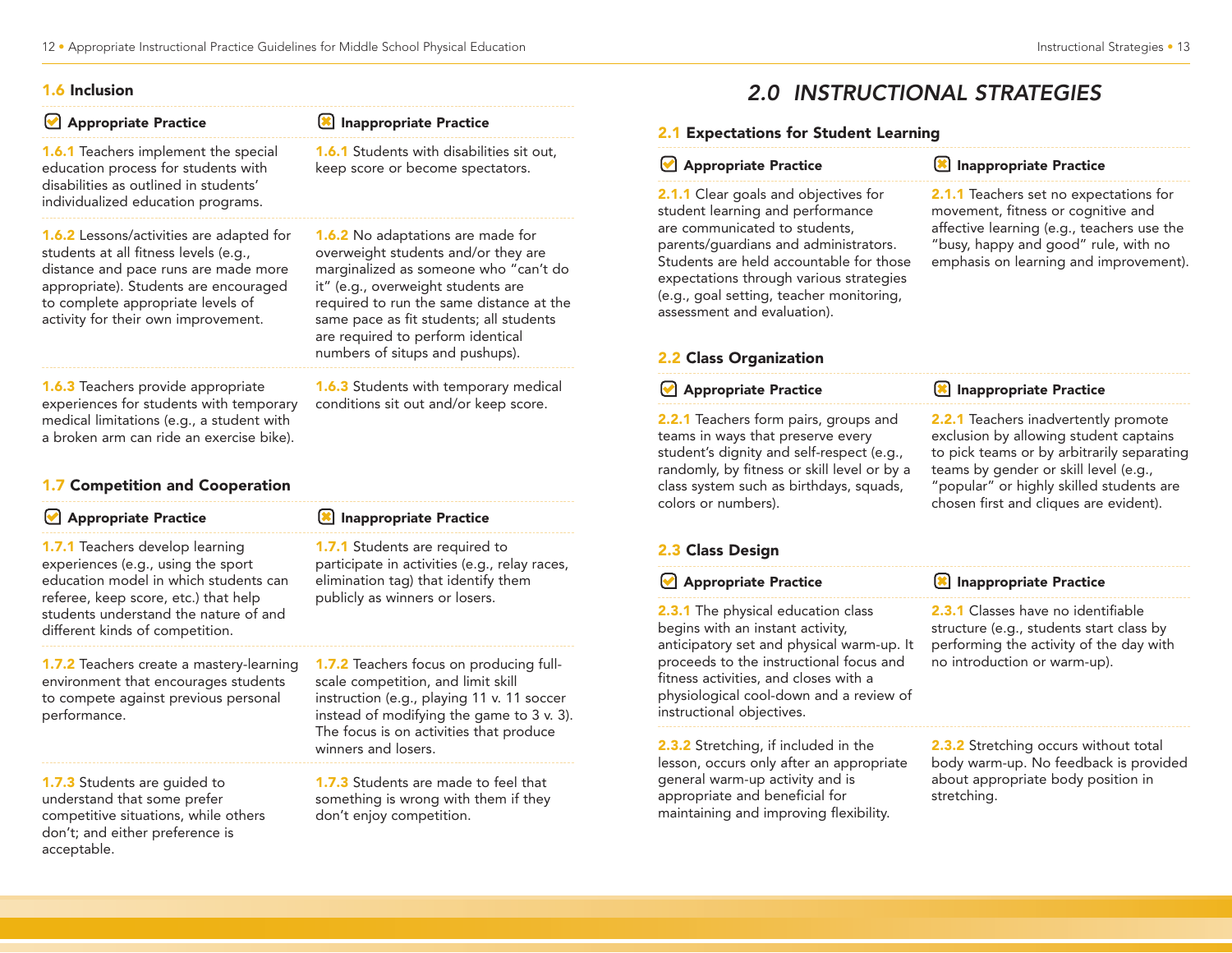#### 2.4 Learning Time

| <b>Appropriate Practice</b>                                                                                                                                                                                                              | Inappropriate Practice                                                                                                                                                                                                                                                                         |
|------------------------------------------------------------------------------------------------------------------------------------------------------------------------------------------------------------------------------------------|------------------------------------------------------------------------------------------------------------------------------------------------------------------------------------------------------------------------------------------------------------------------------------------------|
| <b>2.4.1</b> The physical educator plans for<br>skill and concept instruction and<br>provides adequate time for practice, skill<br>development and feedback based on<br>appropriate skill analysis.                                      | <b>2.4.1</b> The physical educator doesn't use<br>effective time-management strategies,<br>resulting in a lack of time to develop<br>skill or offer meaningful feedback (e.g.,<br>game play begins before students have<br>the necessary skills, strategies or tactics<br>for competent play). |
| <b>2.4.2</b> Teachers offer a variety of units of<br>sufficient length appropriate for middle<br>school-age students (e.g., lessons are<br>planned to revisit skills and concepts<br>from year to year).<br>2.5 Maximizing Participation | <b>2.4.2</b> Students are placed into game<br>situations without the necessary skills to<br>participate enjoyably and successfully.                                                                                                                                                            |
|                                                                                                                                                                                                                                          |                                                                                                                                                                                                                                                                                                |
| <b>Appropriate Practice</b>                                                                                                                                                                                                              | <b>Inappropriate Practice</b>                                                                                                                                                                                                                                                                  |
| <b>2.5.1</b> Teachers organize their classes to<br>maximize opportunities for all students<br>to learn and be physically active.                                                                                                         | <b>2.5.1</b> Lessons are organized poorly, so<br>that students spend much of the class<br>time waiting for roll call, waiting in                                                                                                                                                               |

| Appropriate Practice                                                                                                                                                                                                                                                                                                                 | Inappropriate Practice                                                                                                                                                                                                                                                                                                                                       |
|--------------------------------------------------------------------------------------------------------------------------------------------------------------------------------------------------------------------------------------------------------------------------------------------------------------------------------------|--------------------------------------------------------------------------------------------------------------------------------------------------------------------------------------------------------------------------------------------------------------------------------------------------------------------------------------------------------------|
| <b>2.5.1</b> Teachers organize their classes to<br>maximize opportunities for all students<br>to learn and be physically active.<br>Enough equipment is provided so that<br>students spend virtually no time waiting<br>for turns or standing in lines. At least<br>50% of class time is spent in moderate-<br>to-vigorous activity. | <b>2.5.1</b> Lessons are organized poorly, so<br>that students spend much of the class<br>time waiting for roll call, waiting in<br>lines and/or waiting for equipment to<br>be distributed. The first few minutes<br>of the class are always spent getting<br>organized or simply waiting for the<br>teacher to signal that the class is<br>about to begin. |
| 2.5.2 Teachers use small-sided games                                                                                                                                                                                                                                                                                                 | 2.5.2 Teachers use only one ball                                                                                                                                                                                                                                                                                                                             |

2.5.2 Teachers use small-sided games (1 v. 1, 2 v. 2, etc.) or mini-activities to allow students ample opportunity to participate.

2.5.2 Teachers use only one ball for most ball-oriented activities (e.g., soccer, softball).

#### 2.6 Teaching/Learning Styles

| Appropriate Practice                                                                                                                                                                                                 | Inappropriate Practice                                                                                                                                                                                                                       |
|----------------------------------------------------------------------------------------------------------------------------------------------------------------------------------------------------------------------|----------------------------------------------------------------------------------------------------------------------------------------------------------------------------------------------------------------------------------------------|
| <b>2.6.1</b> Teachers use a variety of direct<br>and indirect teaching styles to provide<br>for students' success that depend on<br>lesson objectives and content and<br>students' varied learning styles.           | <b>2.6.1</b> Teachers provide "one size fits all"<br>instruction and use primarily a direct<br>teaching style, regardless of the learning<br>style or student response. Teachers<br>don't consider student needs in<br>planning instruction. |
| 2.6.2 The teacher allows students<br>guided choices in matters such as<br>equipment, modification of rules, or<br>type of skill practice (e.g., completing<br>individual task sheets or small-group<br>instruction). | <b>2.6.2</b> The teacher controls the<br>curriculum tightly, and students rarely<br>have input regarding rules, activities<br>covered or equipment used for practice.                                                                        |
| <b>2.6.3</b> The physical educator emphasizes<br>critical-thinking and problem-solving<br>tactics and strategies by using higher-<br>order questions.<br>2.7 Teacher Enthusiasm                                      | <b>2.6.3</b> Activities are always taught<br>command-style, with no attempt to<br>stimulate analysis or evaluation.                                                                                                                          |
| Appropriate Practice                                                                                                                                                                                                 | <b>X</b> Inappropriate Practice                                                                                                                                                                                                              |
| 2.7.1 The physical educator shows<br>enthusiasm for and demonstrates an<br>active healthy lifestyle (e.g., shares<br>examples of how he/she leads a<br>healthy lifestyle).                                           | 2.7.1 The physical educator appears not<br>to like or enjoy physical activity (e.g.,<br>regularly instructs from a chair or the<br>bleachers).                                                                                               |
| 2.8 Success Rate                                                                                                                                                                                                     |                                                                                                                                                                                                                                              |

#### Appropriate Practice

2.8.1 Students practice skills at high rates of success, adjusted for individual skill levels within a "try again, mistakes are okay" learning environment.

#### Inappropriate Practice

2.8.1 The teacher teaches as if all students are at identical skill and physical fitness levels, using a single standard for all students, leading to frustration, boredom and/or misbehavior.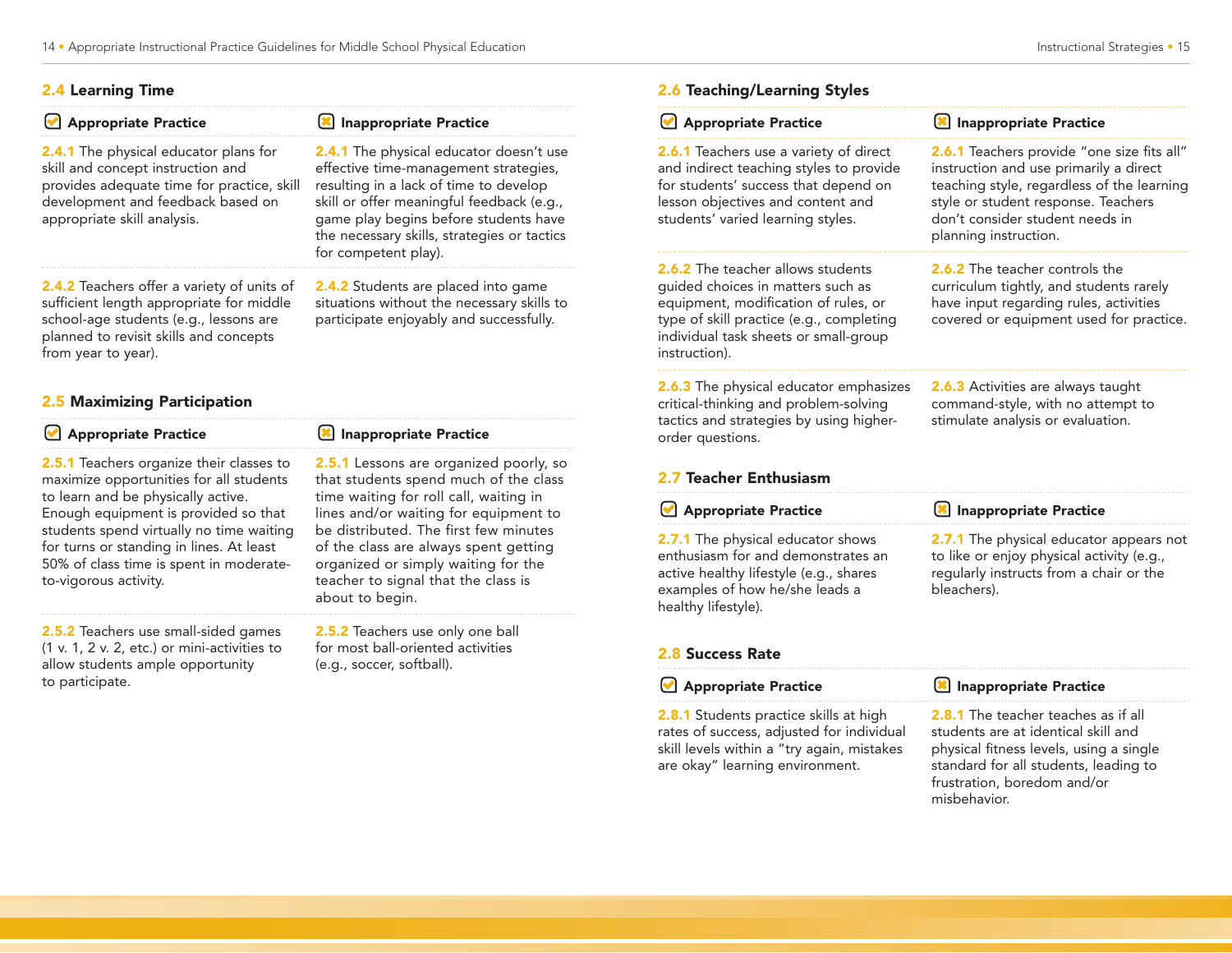#### 2.9 Teacher Feedback

| Appropriate Practice                                                                                                                       | Inappropriate Practice                                                                                                                                                                                                              | 3.1 Productive Motor Skill Learning Experiences                                                                                                                                                                                                                                                  |                                                                                                                          |
|--------------------------------------------------------------------------------------------------------------------------------------------|-------------------------------------------------------------------------------------------------------------------------------------------------------------------------------------------------------------------------------------|--------------------------------------------------------------------------------------------------------------------------------------------------------------------------------------------------------------------------------------------------------------------------------------------------|--------------------------------------------------------------------------------------------------------------------------|
| <b>2.9.1</b> The physical educator provides<br>specific feedback (e.g., "Remember to                                                       | <b>2.9.1</b> Students receive no feedback,<br>or feedback that is primarily negative                                                                                                                                                | Appropriate Practice                                                                                                                                                                                                                                                                             | <b>E</b> Inapprop                                                                                                        |
| step forward on your opposite foot<br>when throwing") on a consistent basis.<br>2.10 Use of Technology                                     | or too general (e.g., "Good job," "Way<br>to go") to be of any help in improving<br>their performance. The physical<br>educator is not engaged instructionally<br>and is either merely officiating or<br>playing with the students. | <b>3.1.1</b> The physical educator follows an<br>approved curriculum based on national<br>and/or state standards. The physical<br>education curriculum has an obvious<br>scope and sequence based on goals<br>and objectives that are appropriate for<br>all students and are derived from       | 3.1.1 Instruct<br>experiences a<br>season, facilit<br>preferences a<br>approved cur<br>what they coa<br>activities, with |
| Appropriate Practice                                                                                                                       | Inappropriate Practice                                                                                                                                                                                                              | national or state standards.                                                                                                                                                                                                                                                                     | choices, inter                                                                                                           |
| <b>2.10.1</b> The teacher includes<br>technology (e.g., quantifying activity<br>with pedometers) to enhance the<br>lesson's effectiveness. | <b>2.10.1</b> The teacher uses technology<br>rarely, if ever.                                                                                                                                                                       | <b>3.1.2</b> Activities are developmentally<br>appropriate for early-adolescent<br>students and are aimed at promoting<br>success for all students (e.g., heart rate<br>monitors allow students to exercise in<br>their own individual target heart zones<br>and at different intensity levels). | 3.1.2 Activitie<br>appropriate fo<br>are aimed sol<br>student (e.g.,<br>to sixth-grade                                   |
|                                                                                                                                            |                                                                                                                                                                                                                                     | 3.1.3 Each lesson is designed to meet                                                                                                                                                                                                                                                            | $3.1.3$ Lesson                                                                                                           |



## 3.0 CURRICULUM

|  | Appropriate Practice |  |
|--|----------------------|--|
|--|----------------------|--|

**X** Inappropriate Practice

3.1.3 Each lesson is designed to meet program goals as stated in a published scope and sequence.

3.1.4 Teachers design progressions that allow students to build on previously learned content and skills by focusing on lifetime activities.

3.1.5 Team teaching is employed to offer more stations or activities and enhance feedback.

**3.1.1** Instructional units and learning experiences are based primarily on the season, facilities and teacher preferences and not on a systematic, approved curriculum. Teachers teach what they coach, or their favorite activities, without concern for student choices, interests or abilities.

3.1.2 Activities are not developmentally appropriate for the early adolescent and are aimed solely at the highly skilled student (e.g., teaching the jump serve to sixth-graders in volleyball).

3.1.3 Lesson activities are chosen without regard to program goals.

3.1.4 Teachers teach all students the same skills year after year. Activities are the same for all grade levels.

3.1.5 Teachers combine their classes only to: play one big game, allow students to socialize, plan practices for interscholastic teams or conduct personal business. Team sports are used as a farm system for high school athletics, with little attention paid to the needs of nonathletes.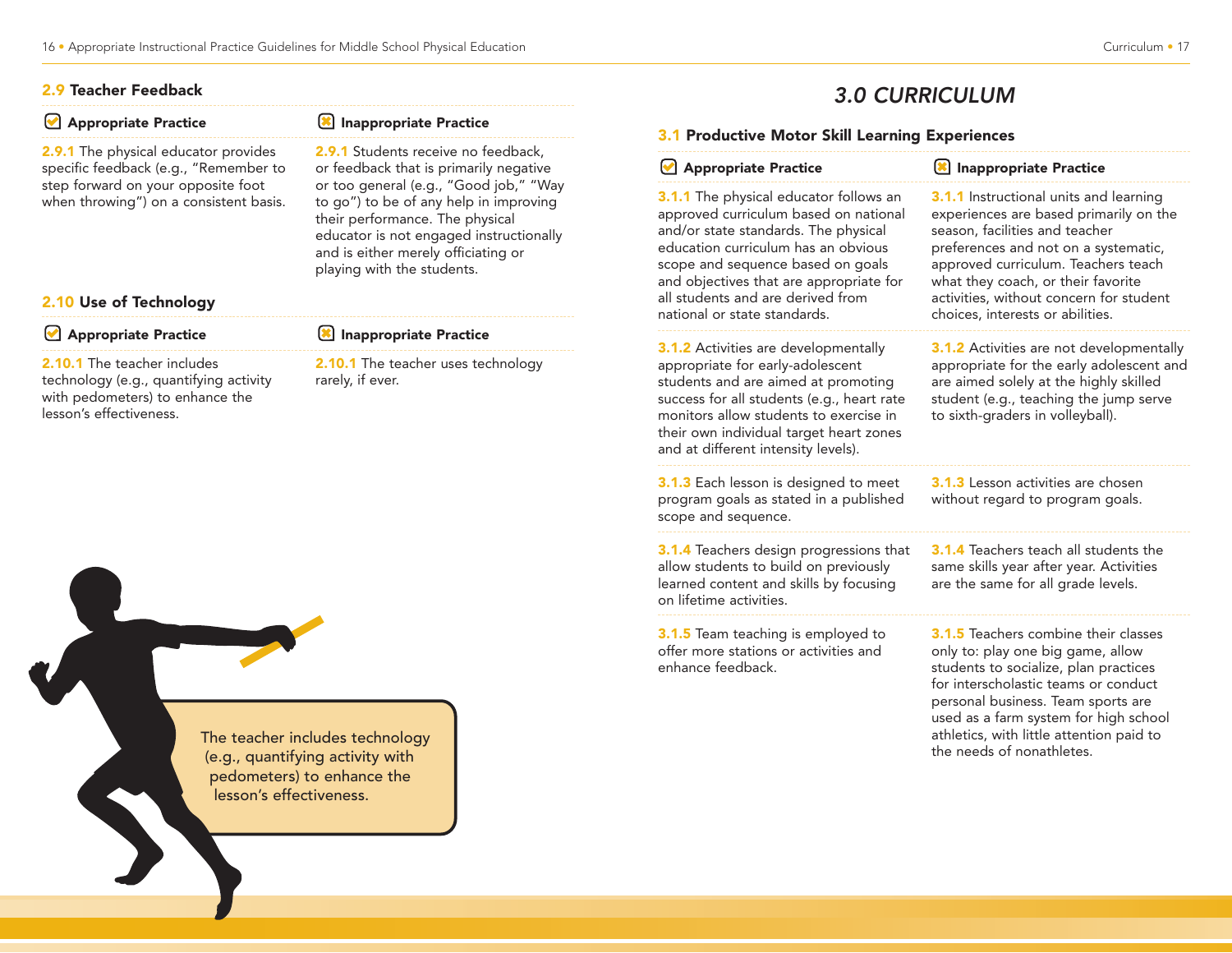#### 3.2 Concept Knowledge

| Appropriate Practice                                                                                                                             | Inappropriate Practice                                                                                                                                                                                    |
|--------------------------------------------------------------------------------------------------------------------------------------------------|-----------------------------------------------------------------------------------------------------------------------------------------------------------------------------------------------------------|
| <b>3.2.1</b> Strategies, tactics, exercise<br>science, biomechanical analysis and<br>fitness concepts are included<br>throughout the curriculum. | 3.2.1 The teacher doesn't help develop<br>student knowledge of the scientific<br>bases of physical activity.                                                                                              |
| <b>3.2.2</b> Students are educated to become<br>wise consumers of the fitness/wellness<br>and nutrition industries.                              | 3.2.2 The teacher fails to link knowledge<br>gained in physical education to life (e.g.,<br>provides only an overview of the new<br>food guide pyramid and never instructs<br>students on how to use it). |

#### 3.3 Regular Participation

#### **Appropriate Practice**

**Appropriate Practice** 

**3.3.1** The physical educator extends experiences from in-class activity lessons to community and family activities, promoting a physically active lifestyle.

#### 3.4 Developing Health-Related Fitness

3.4.1 The health-related components of fitness are the focus of fitness activities. Skill-related components of fitness are emphasized in their relation to skill development (e.g., muscular strength and flexibility can be taught using exercise balls).

3.4.2 The physical educator helps students interpret and use fitness assessment data to set goals and develop a lifelong fitness plan.

unrelated to lifelong learning benefits. Physical fitness activities consist of mass exercises following a designated leader

3.4.1 Fitness activities are random and

Inappropriate Practice

**IM** Inappropriate Practice

or standard routine.

involvement.

**3.3.1** The physical educator makes no effort to connect physical education instruction to community offerings, recreational opportunities or family

**3.4.2** The physical educator doesn't enable students to use fitness assessment results to set goals or to design a personal fitness plan.

#### **Appropriate Practice**

#### **X** Inappropriate Practice

3.5.1 Physical educators design activities throughout the program that provide students with opportunities to work together for the purpose of developing social skills (cooperative and competitive) and responsible behavior (e.g., "good sports" skills are encouraged instead of trash talking). Situations are designed for teaching these skills purposefully; they're not left for "teachable moments" only.

3.5.1 Physical educators fail to systematically enhance the affective development of students. They don't use activities and instructional strategies such as choice of equipment, peer teaching and class involvement in establishing rules, which foster development of cooperation, social skills and personal responsibility.

3.8.1 Teachers don't implement any

special events.

#### 3.6 Valuing Physical Activity

| <b>Appropriate Practice</b>                                                                                                                                                                                                                                        | <b>X</b> Inappropriate Practice                                                                                                                                                                       |
|--------------------------------------------------------------------------------------------------------------------------------------------------------------------------------------------------------------------------------------------------------------------|-------------------------------------------------------------------------------------------------------------------------------------------------------------------------------------------------------|
| <b>3.6.1</b> The physical educator helps all<br>students experience the satisfaction and<br>joy of learning about and participating<br>regularly in physical activity.                                                                                             | <b>3.6.1</b> Negative experiences in physical<br>education class (e.g., running for<br>punishment) lead students to devalue<br>the importance and enjoyment of<br>physical activity.                  |
| <b>3.6.2</b> Physical educators help students<br>understand that physical activity is an<br>important part of everyday living (e.g.,<br>climbing stairs instead of using an elevator;<br>riding a bike or walking to school).<br>3.7 Interdisciplinary Instruction | <b>3.6.2</b> Teachers make no effort to<br>encourage activity in other aspects of<br>students' lives.                                                                                                 |
|                                                                                                                                                                                                                                                                    |                                                                                                                                                                                                       |
| <b>Appropriate Practice</b><br>M                                                                                                                                                                                                                                   | <b>Inappropriate Practice</b>                                                                                                                                                                         |
| 3.7.1 Physical education is part of a<br>multidisciplinary curriculum, but<br>integration doesn't compromise teaching<br>the concepts important to developing a<br>physically educated individual.                                                                 | <b>3.7.1</b> Physical education classes are<br>used to teach cognitive concepts<br>emphasizing other areas of the<br>curriculum at the expense of teaching<br>physical education skills and concepts. |
| <b>3.8 Special Events</b>                                                                                                                                                                                                                                          |                                                                                                                                                                                                       |

3.8.1 Teachers plan events (e.g., charity events) so that every student participates fully and derives satisfaction and joy from a festival of physical activity.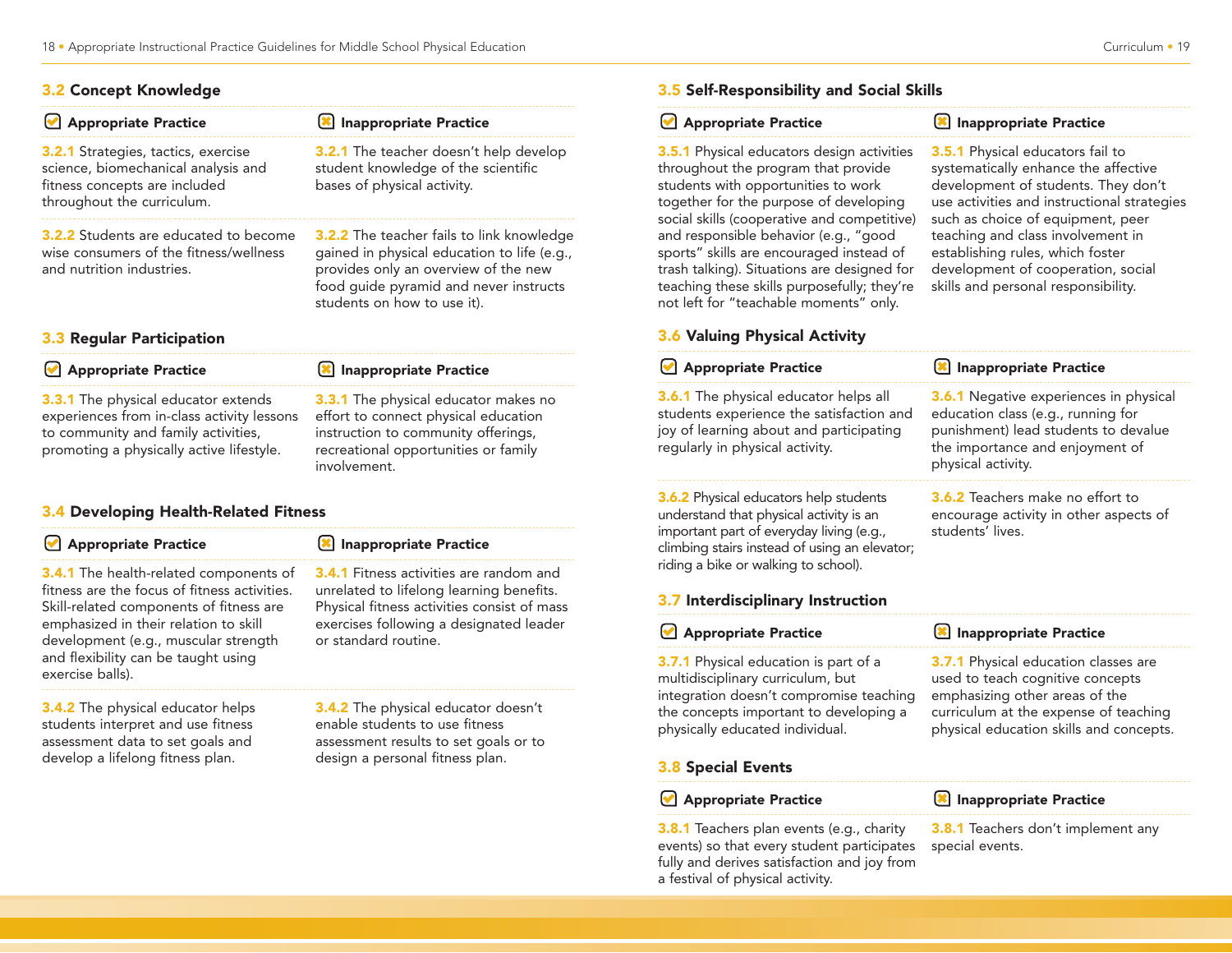## 4.0 ASSESSMENT

#### 4.1 Assessment Use

| Appropriate Practice |  |
|----------------------|--|
|                      |  |

Inappropriate Practice

receive an A).

4.1.1 Assessment is rare and random, and occurs only within the context of grading (e.g., dress and attendance to

4.1.1 Formative and summative assessments form ongoing and integral parts of the learning process for all students, including those with disabilities.

#### 4.2 Variety of Assessments

| Appropriate Practice                                                                                                                                                        | Inappropriate Practice                          |
|-----------------------------------------------------------------------------------------------------------------------------------------------------------------------------|-------------------------------------------------|
| <b>4.2.1</b> Physical education teachers<br>systematically teach and assess all<br>domains (cognitive, affective and physical)<br>using a variety of assessment techniques. | 4.2.1 Teachers assess only physical<br>fitness. |
| <b>4.2.2</b> Assessments include clearly                                                                                                                                    | 4.2.2 Assessments are not defined               |

4.2.2 Assessments include clearly defined criteria that are articulated to students as part of instruction prior to the assessment (e.g., a rubric is provided and explained during instruction).

#### 4.3 Fitness Testing

#### Appropriate Practice

**4.3.1 Physical educators use fitness** assessment as part of the ongoing process of helping students understand, enjoy, improve and/or maintain their physical fitness and well-being (e.g., students set fitness goals for improvement that are revisited during the school year).

4.3.2 As part of an ongoing program of physical education, students are prepared physically in each fitness component so that they can complete the assessments safely.

#### **X** Inappropriate Practice

goals and objectives.

4.3.1 Physical educators use fitness test results to assign a grade.

clearly and/or don't relate to program

4.3.2 Students are required to run a mile without appropriate conditioning or acclimatization.

#### 4.4 Testing Procedures

| 4.4.1 Testing is public (e.g., students                                                                                                                                                            |
|----------------------------------------------------------------------------------------------------------------------------------------------------------------------------------------------------|
| observe others completing the tests<br>while they wait for their turn to take it),<br>with no reason given for the test.                                                                           |
| 4.4.2 Results are interpreted based on<br>comparison to norms rather than how<br>they apply to students' future health and<br>well-being. Teachers allow students to<br>compare their test scores. |
|                                                                                                                                                                                                    |
| <b>8</b> Inappropriate Practice                                                                                                                                                                    |
| 4.5.1 Individual scores are posted<br>publicly, where anyone can compare<br>student scores.                                                                                                        |
| 4.5.2 Students receive little or no<br>information regarding their progress<br>toward individual goals. Student progress<br>is reported based only on teacher<br>perception, dress or attendance.  |
|                                                                                                                                                                                                    |
|                                                                                                                                                                                                    |
| Inappropriate Practice<br><b>4.6.1</b> Grades are based on athletic<br>dressing requirements and attendance;<br>or undefined measures of effort,<br>participation and attitude.                    |
| ability; a one-time fitness or skill test; on<br>4.6.2 Teachers use subjective measures<br>(e.g., effort, participation and/or<br>attitude) to assign grades.                                      |
| and encouraging (e.g., they explain what                                                                                                                                                           |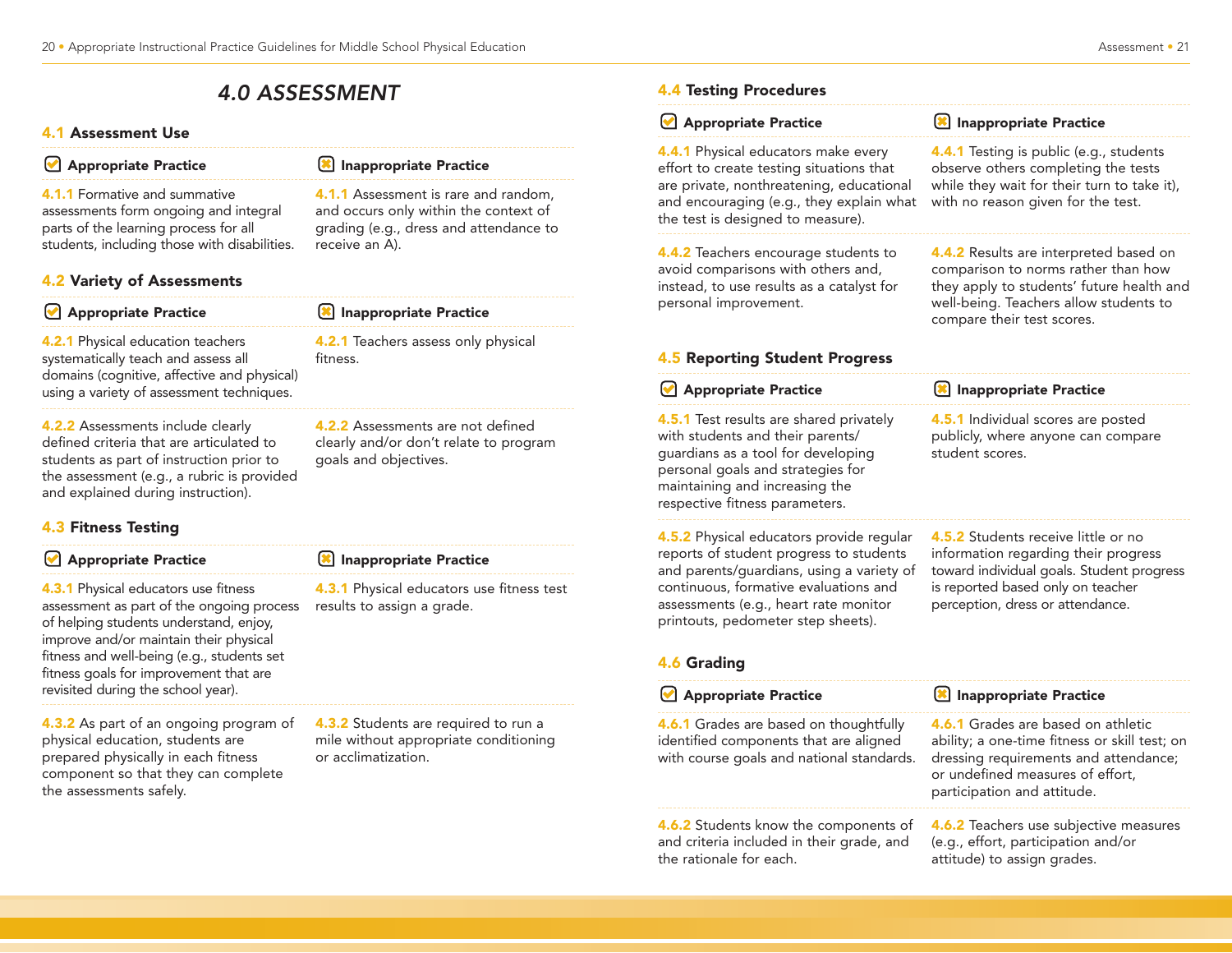#### 4.7 Program Assessment

**Appropriate Practice** 

#### **X** Inappropriate Practice

4.7.1 Data on student achievement are used to evaluate program effectiveness on a regular basis.

on personal impressions.

## 5.0 PROFESSIONALISM

#### 5.1 Professional Growth

| Appropriate Practice                                                                                                                                    | Inappropriate Practice                                  |
|---------------------------------------------------------------------------------------------------------------------------------------------------------|---------------------------------------------------------|
| <b>5.1.1</b> The teacher continually seeks new<br>information to stay current (e.g., reads<br>journals, attends conferences and in-<br>services, etc.). | 5.1.1 The teacher makes no effort to<br>remain current. |

#### 5.2 Professional Learning Community

| Appropriate Practice                                                           | Inappropriate Practice                                                                                                                                       |
|--------------------------------------------------------------------------------|--------------------------------------------------------------------------------------------------------------------------------------------------------------|
| <b>5.2.1</b> The teacher is the physical activity<br>expert within the school. | <b>5.2.1</b> The teacher's behavior reinforces<br>the perception that she/he is the "gym<br>teacher" or "coach" in the school,<br>where all we do is "play." |
| 5.3 Advocacy                                                                   |                                                                                                                                                              |
| Appropriate Practice                                                           | <b>(*)</b> Inappropriate Practice                                                                                                                            |

community.

5.3.1 The teacher informs parents/ guardians, administrators, policymakers and the public regularly about the physical education program's goals and activities. 5.3.2 The teacher helps create a school culture of physical activity. 5.3.1 The teacher does little to communicate with parents/guardians, administrators, policymakers or the public about the objectives and goals of physical education or its importance to developing the whole student. **5.3.2** The teacher doesn't promote the physical education program; therefore, it's not a visible part of the school

# 4.7.1 Program evaluation is based solely

## NASPE Quality Physical Education Resources

Moving Into the Future: National Standards for Physical Education, 2nd Edition (2004). Stock No. 304-10275.

PE Metrics: Assessing the National Standards (2008). Stock No. 304-10458.

Concepts and Principles of Physical Education: What Every Student Needs to Know (2003). Stock No. 304-10261.

Beyond Activities: Elementary Volume (2003). Stock No. 304-10265.

Beyond Activities: Secondary Volume (2003). Stock No. 304-10268.

National Physical Education Standards in Action (2003). Stock No. 304-10267.

Physical Activity for Children: A Statement of Guidelines (2003). Stock No. 304-10276.

National Standards for Beginning Physical Education Teachers (2003). Stock No. 304-10273.

Active Start: A Statement of Physical Activity Guidelines for Children Birth to Five Years (2002). Stock No. 304-10254.

#### Appropriate Practice Documents

Appropriate Practice in Movement Programs for Young Children (2000). Stock No. 304-10232.

Appropriate Instructional Practice Guidelines for Elementary School Physical Education (2009). Stock No. 304-10465.

Appropriate Instructional Practice Guidelines for Middle School Physical Education (2009). Stock No. 304-10464.

Appropriate Instructional Practice Guidelines for High School Physical Education (2009). Stock No. 304-10471.

#### Opportunity to Learn Documents

Opportunity to Learn Standards for Elementary Physical Education (2000). Stock No. 304-10242.

Opportunity to Learn Standards for Middle School Physical Education (2004). Stock No. 304-10290.

Opportunity to Learn Standards for High School Physical Education (2004). Stock No. 304-10289.